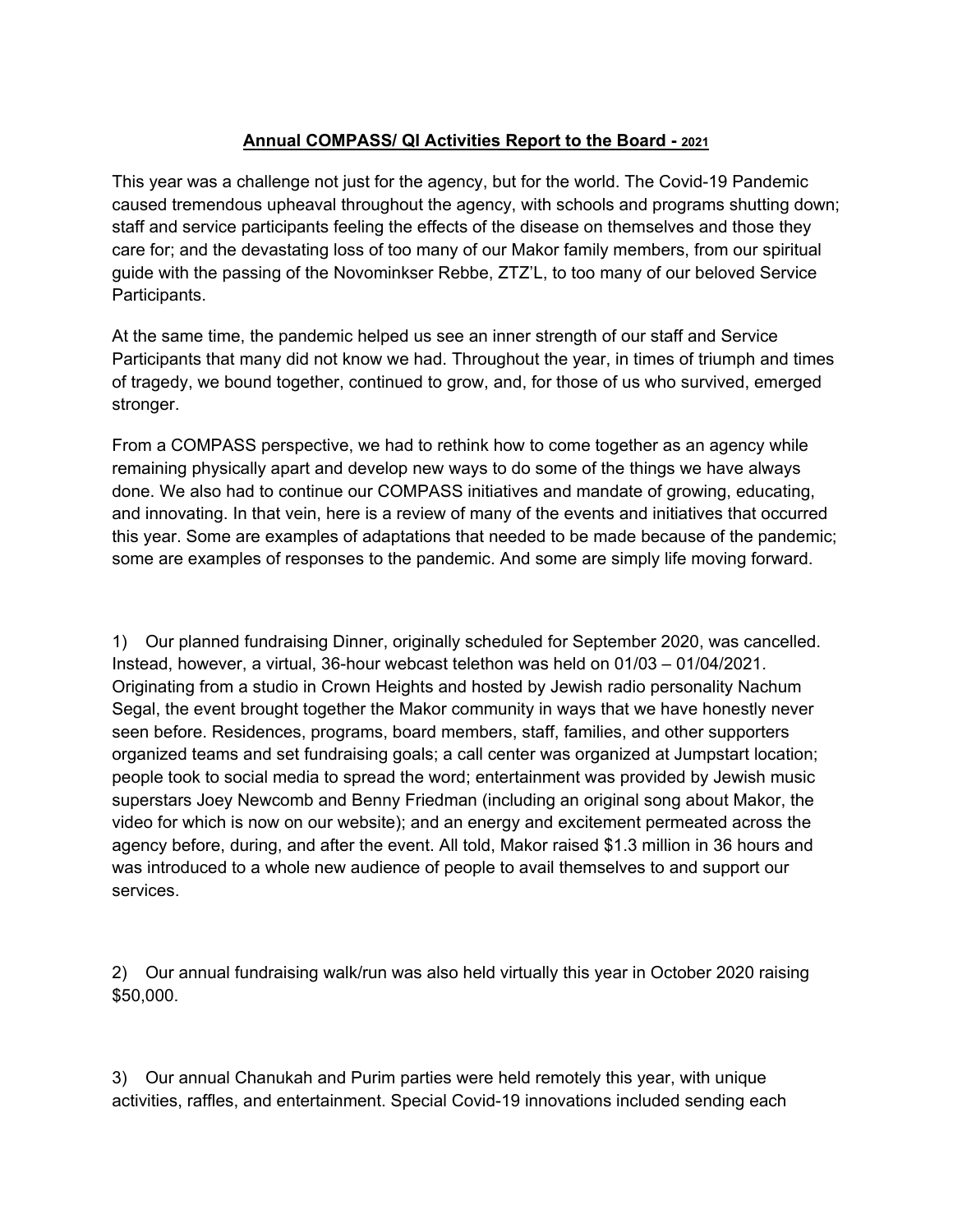program decorations and raffle tickets prior to the event and a photo contest with prizes for each home was a winner. Acclaimed Jewish singer, Michoel Pruzansky provided musical entertainment for this special Purim party.

4) In the beginning of the pandemic, our regular manager's meetings became basically Covid-19 meetings, with at times weekly updates on changing policies and protocols. These meetings were held virtually which, ironically, actually helped enhance the attendance as people were actually able to be in "two places at once". As the crises began to slow but social distancing protocols remained in place, these meetings continued to be held remotely with good results.

5) Makor donated a trove of documents (all edited for HIPAA) to the Yeshiva University Archives Covid-19 project. From the beginning of the pandemic, the Archives had been collecting materials documenting how Jewish organizations in North America have adapted their activities and functions, as a result of COVID. The University archivists asked if we could provide them with materials specifically related to working with people with Intellectual and Developmental Disabilities during this trying time, and Makor obliged. We are honored to have been the agency in our field approached by the University, and our involvement in this project will hopefully assist future researchers and historians understand and learn from these trying times.

6) Our QI department continued to work diligently to both enhance the quality of our services while, at the same time, making the task of compliance more efficient for our staff. In this vein, they developed improved methods for documenting monthly progress notes in those programs that require them, as well as changing the manner in which Consumer Council Meetings are conducted and followed-up upon. Trainings on the use of these forms were given at manager's meetings. QI also revamped our annual agency-wide staff training and created an online training program, to great reviews.

7) Our Makor College Experience Program this year experienced the highest of the highs and the lowest of the lows. The lowest was the untimely passing of our beloved student, Saadya Ehrenpries, A'H, from Covid-19. The impact Saadya had on others became strikingly evident when news of his passing, so close to what would have been his graduation from the program and as he was living his dream of living a college life, reached the Associated Press who then wrote a piece on Saadya and the Makor College Experience Program as part of their Covid-19 coverage. The piece as picked up by close to 300 news outlets all over the country, including the Washington Post, the US News and World Report, and the New York Times. The accompanying video has been viewed close to 40,000 times online, and a scholarship program in Saadya's name for the program has been established so that others can follow in his footsteps and live their dreams. Regarding the highs of the program, our move to virtual learning